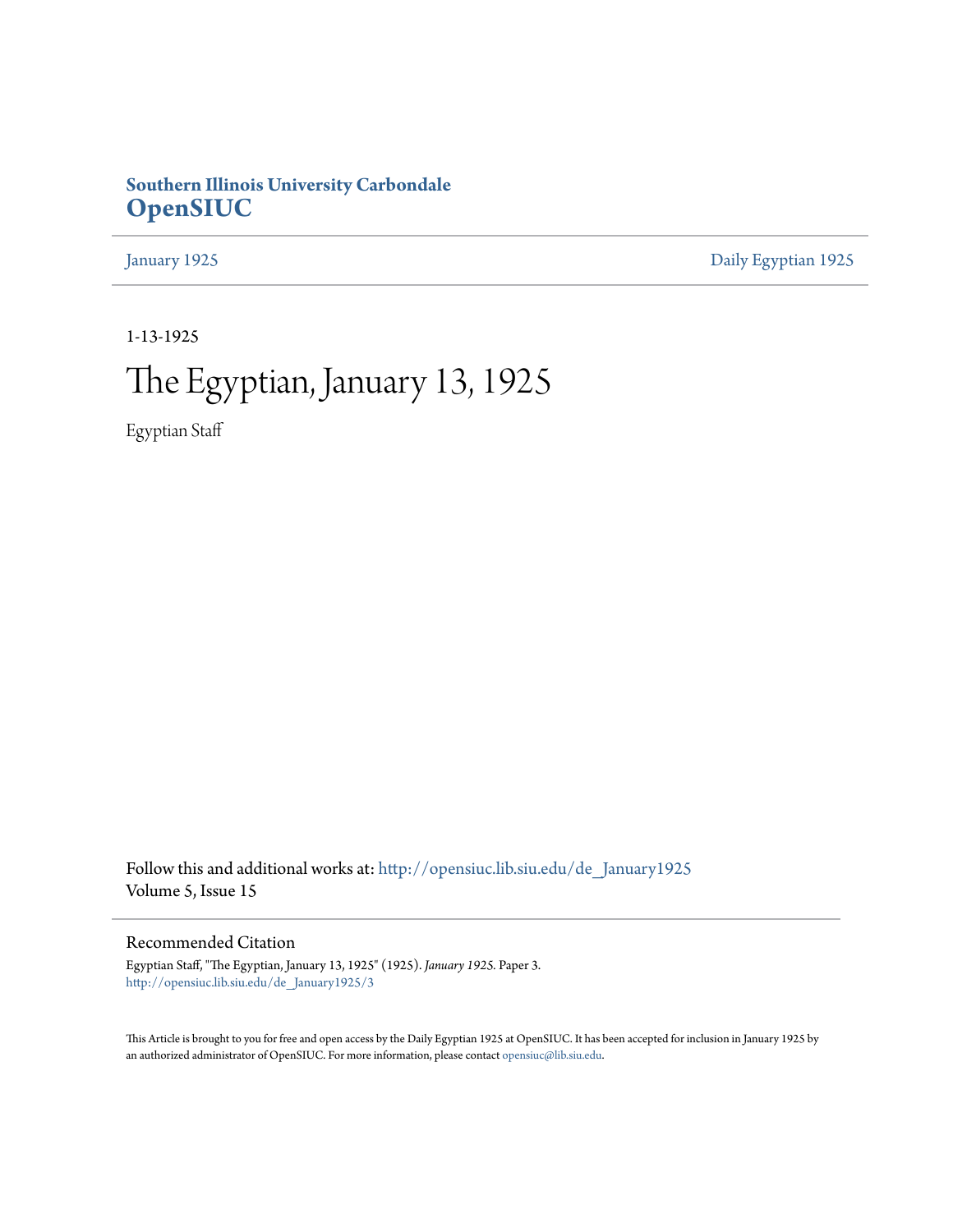

the week-end with her sister, Edith. verely paddled. Miss Helena Callis visited with friends at Anthony Hall Sunday. Hel· ,ena is now teaching English in the Bone Gap H, S.

Effie Loyd and Mary Wilson spent the week·end out of town.

A spasmodic epidemic broke out  $\begin{vmatrix} \text{applied} & \text{to each place.} \\ \text{suddently gone out of vague to be related to the right.} \end{vmatrix}$  -Saturday night, leaving very few placed by cockle-burrs. Everyone prorooms intact. The most seriously ef.  $\mu$ aced by cockne-burrs. Everyone pro-<br>fected were rooms occupied by: Daisy hibiting the use of combs during the Lupkett, Lillian Foree, Ruth Ball, Ola Goetz, Ruth Dodson, Sturm Sisters, The men on probation for member-<br>Goetz, Ruth Dodson, Sturm Sisters, ship are James Allee. Robt. Hartlev. Jane Adkins and Mary Wilson. Evi- ship are James Allee, Robt. Hartley,  $\frac{1}{2}$  and  $\frac{1}{2}$ ,  $\frac{1}{2}$ ,  $\frac{1}{2}$ ,  $\frac{1}{2}$ ,  $\frac{1}{2}$ ,  $\frac{1}{2}$ ,  $\frac{1}{2}$ ,  $\frac{1}{2}$ ,  $\frac{1}{2}$ ,  $\frac{1}{2}$ ,  $\frac{1}{2}$ ,  $\frac{1}{2}$ ,  $\frac{$ dently a picture belonging to Gene- Lyman Hartley. Harry Moore, Carrol

er in the living room Monday even- Harley Hammock, Herman Mount. ing. For particulars ask the girls.

get more energy out of a machine college life?"<br>then what is put into it. | Ruby Baine--"Chaperones." than what is put into it.

was up. They were upped and se-

Mystery lurks in every corner of the house and the question uppermost in the minds of the candidates is "what evil will next befall us?"

A model of 1916 hair cut has been<br>applied to each pledge. Grease has

viewe Owen, was a victim.<br>Carl Smith, Ellis Smith, Albert Webb, Mattie Hall was the chief entertain. Carl Smith, Ellis Smith, Albert Webb,

Mr. Lentz-"What is the contribu-Ask Kenneth Steckenrider if he can tion of the Middle Ages to modern

showed a lack of practice and team work.  $\frac{1}{2}$  is the cooler, but Deuteronomy, the

After the two practice games Capt, McAndrew had a bettef insight into the prospects of the team.

Following is the schedule: Jan. 10-Shurtleff-there. Jan. 16-Charleston-there. Jan. 17-Arkansas Aggies-here. Jan. 24-Cape Girardeau-there. Jan. 30-·0pen. Feb. 5-McKendree-there. Feb. 13-Charleston-here.

Feb. 20-McKendree-here. Feb. 28-Cape Girardeau-here.

March 6-Shurtleff-here. March 13-Open.

Water bucket-I'm all upset. Egg-I feel rotten. too. Cider-I can't work. Flivver-I feel a little shaky my-, selt,

The play was splendidly given and was enjoyed by everyone present. It those present fail to take the utmost

hired man, uqt knowing the bottles are in the cooler, dumps the ice in on top of them and wine and whiskey punch are served free at the water cooler. The' Deacon never tasted water like that before and imbibes too much. In a remarkable state of jollification for the first time in his life, he determines that the farm must remain in Rose's possession at all events, and to prevent the Trust Com· pany's bid he pushes Crawley into an old well, and sitting pn the cover Crawley bids two thousand dollars and the farm reverts to its original owner, Rose Raleigh.

Several weeks later occurs the wedding day of Rose and Amos. Rose has spent three years in the city and during that time has married Rawdon  $my.$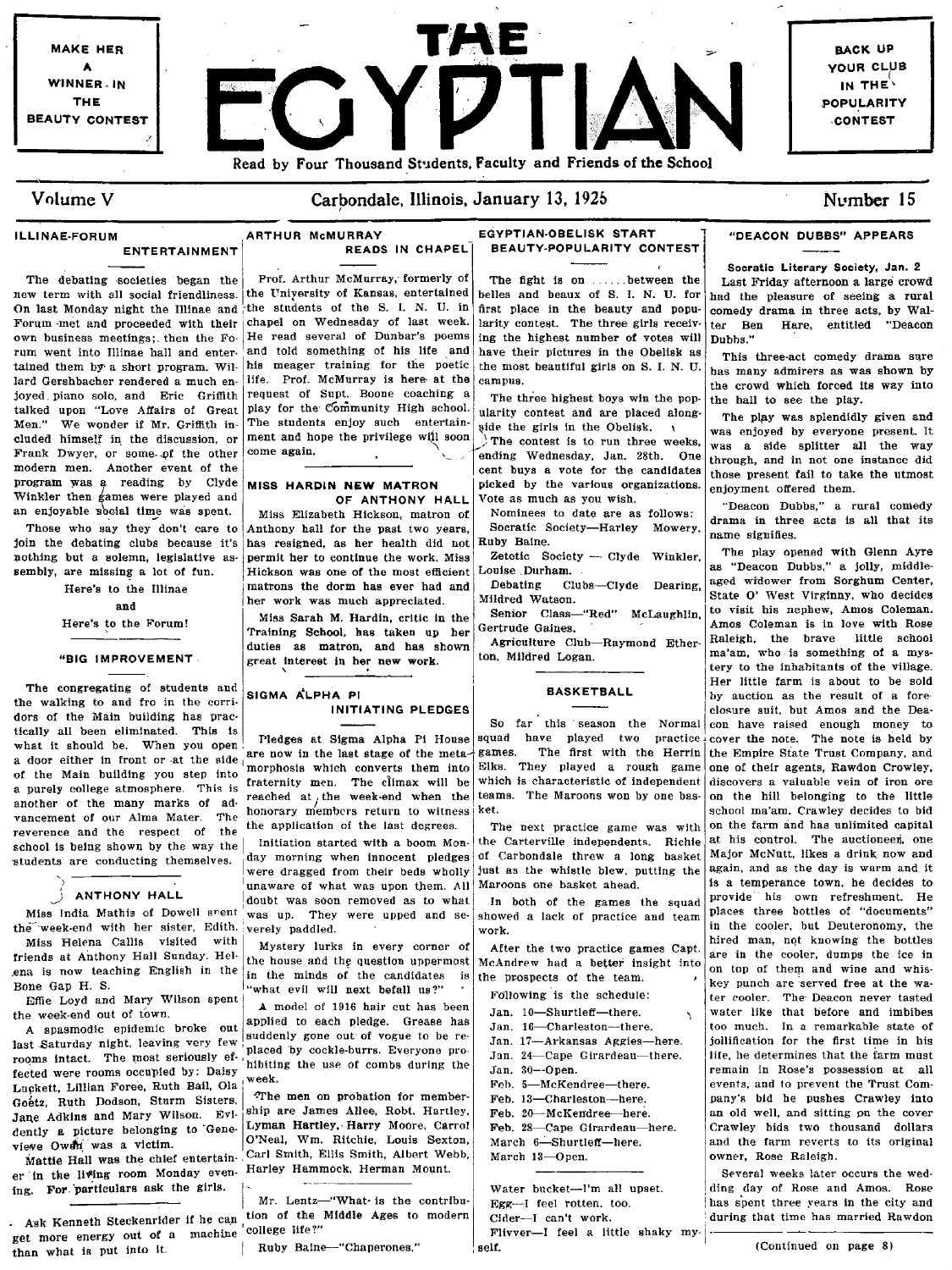### WEDDING BELLS

Walter Boyd of Norris City, Ill., and Gladys WUliams of the S. l. N., U. were married Dec. 30, 1924, here at the Christian church parsonage by Rev. Chas. J. Pardee, Tuesday at 10 a. m. Their marriage was to be a secret, but a qumber of friends took them by surprise with a rice shower and a nice serenade of discordant  $|I, N, U|$ , from which Mr. Bailey gradmusic and later the peanuts, followed uated with the class of '23.

nior class and will remain here to few days, then returned to Carbon-<br>finish her work in June. Mr. Boyd dale, where they visited Mr. Bailey's finish her work in June. Mr. Boyd returned home Wednesday morning to see after his farm and other busi- school duties. ness.

On Christmas day Grace Walker of<br>Carterville became the bride of Mr. Jeff Anderson of Champaign. They will reside in Champaign, where Mr. Anderson owns a business college.

The Y. W. C. A. regrets the loss  $\begin{bmatrix} \text{The couple} \\ \text{in Mound City.} \end{bmatrix}$ of a cabinet member, but it wishes  $\frac{1}{n}$  Mound City. The Y. W. C. A. regrets the loss The couple will make the newlyweds much happiness.

On Xmas Eve, Miss Helen Baynes and Mr. Ben Littlemeyer of Metropolis were married at the home of the  $\left|$  Egyptian, bride; The bride is a teacher in the public school of Metropolis and is a  $\begin{bmatrix} 2a & b & c & d \\ c & d & d & e \end{bmatrix}$  Dear Sirs: graduate of the class of '24 of S. I. Enclosed you will find one dollar  $N$ . U.

pIe in Metropolis and the friends of the bride will remember her as one of the well known S. L N. U. stu· dents.

Miss Neva Mathis, daughter of Mr, and Mrs. J. W. Mathis of America,

**, 1990年1月18日 1月18日 1月18日 1月18日 1月18日 1月18日 1月18日 1月18日 1月18日 1月18日 1月18日 1月18日 1月18日 1月18日 1月18日 1月18日 1月18日 1** 

I

f j. **.-. -** and Mr. Ralph E, Bailey, son of Professor and Mrs. W. M. Bailey of Carbondale, were quietly married at tbe Baptist parsonage in Cairo, Ill., De· cember 25, 1924. Rev. McKinney offieiating. The double ring ceremony was used. The couple were attended by a brotber and a sister of the bride. The romance began when they were both popular students in the S.

by some good music.<br>The bride is a member of the Se-couple left for St. Louis to spend a couple left for St. Louis to spend a parents before returning to their

~ Mrs. Railey is now teaching a successful school in her own home town, while Mr. Bailey holds a responsible position as science teacher and athletic coach in the Mound City Com· munity High schooL

The couple will make their home

2609 College Ave., (Alton, Illinois, Dec.  $26'$  1924.

, I am a strong that the state of the state of the state of the state of the state of the state of the state of t. **j'**  , and the set of  $\mathcal{L}_n$ 

f I

Carbondale, Ill.

U.<br>Both are very popular young peo-<br>"Example" for the Winter and Spring. "Egyptian" for the Winter and Spring terms.

> Please note change of address. Sincerely, WILMINA SHADE, 2609 College Ave., Alton, Illinois.

### SLANGUAGE

### Our Weekly Editorialette

We ain't got no kick on just enough 'ton Record.

slang to put across one's real line. but this hot stuff which some hicks get off is too deep for yours truly.<br>Go easy is the safest bet. But no one It's the very berries the way col·  $\begin{bmatrix} Go \text{ easy is the safest bet. But no one} \\ ouight \text{ to pull up a holder about a little one.} \end{bmatrix}$ lege studes, as well as many others the of it. Why, some of it must be a marder the king's English. Even  $\infty$  is the same of it must be a mathematically murder the king's English. Even co- jake, since some of the profs get eds can sling as long a line as the away with a mouthful once in a while eds can sling as long a line as the  $\frac{1}{2}$  away with a mouthful once in a while<br>next fellow. But heck to blazes, it's later speed have the second in next fellow. But heck to blazes, it's  $\frac{1}{2}$  that would burn the ears off a brass a perfect scream to hear some of the monkey. But when a bird has some a perfect scream to hear some of the monkey. But when a bird has some-<br>eds and co-eds pull a line of chatter thing ontin' on him ho's simply get eds and co-eds pull a line of chatter thing eatin' on him, he's simply got that would put a magpie to shame.  $\frac{1}{10}$  got it off his chest and the straight that would put a magpie to shame. to get it off his chest, and the straight All you have to do is to cast your done won't turn the trick. One has to dope won't turn the trick. One has to lamps on the first gang you run up  $\vert$  use some tongue twisters occasion-<br>against and you can bet your sweet ally to put a little kick into what he's ally to put a little kick into what he's life that they're spilling a real earful. handing you. But it sure eats on us Of course, we who are in on it our to have a poor dub come up and pull selves are hep to what they are put- this on us: "It is very poor taste ting out, but there are plenty of easy  $\begin{vmatrix} \n\cot \theta & \sinh \theta \\
\sinh \theta & \cot \theta & \sinh \theta\n\end{vmatrix}$  and I don't mean maybe " Mil out, and I don't mean maybe."-Mil-



! r ! ' - j ' ..... -~ ~- **---** ------------,-~---.!.



 $\mathcal{L}$ ,  $\mathcal{L}$ ,  $\mathcal{L}$ ,  $\mathcal{L}$ ,  $\mathcal{L}$ ,  $\mathcal{L}$ ,  $\mathcal{L}$ ,  $\mathcal{L}$ ,  $\mathcal{L}$ ,  $\mathcal{L}$ ,  $\mathcal{L}$ ,  $\mathcal{L}$ ,  $\mathcal{L}$ ,  $\mathcal{L}$ ,  $\mathcal{L}$ ,  $\mathcal{L}$ ,  $\mathcal{L}$ ,  $\mathcal{L}$ ,  $\mathcal{L}$ ,  $\mathcal{L}$ ,  $\mathcal{L}$ ,  $\mathcal{L}$ ,

**Phone**  '372

### Page Two THE EGYPTIAN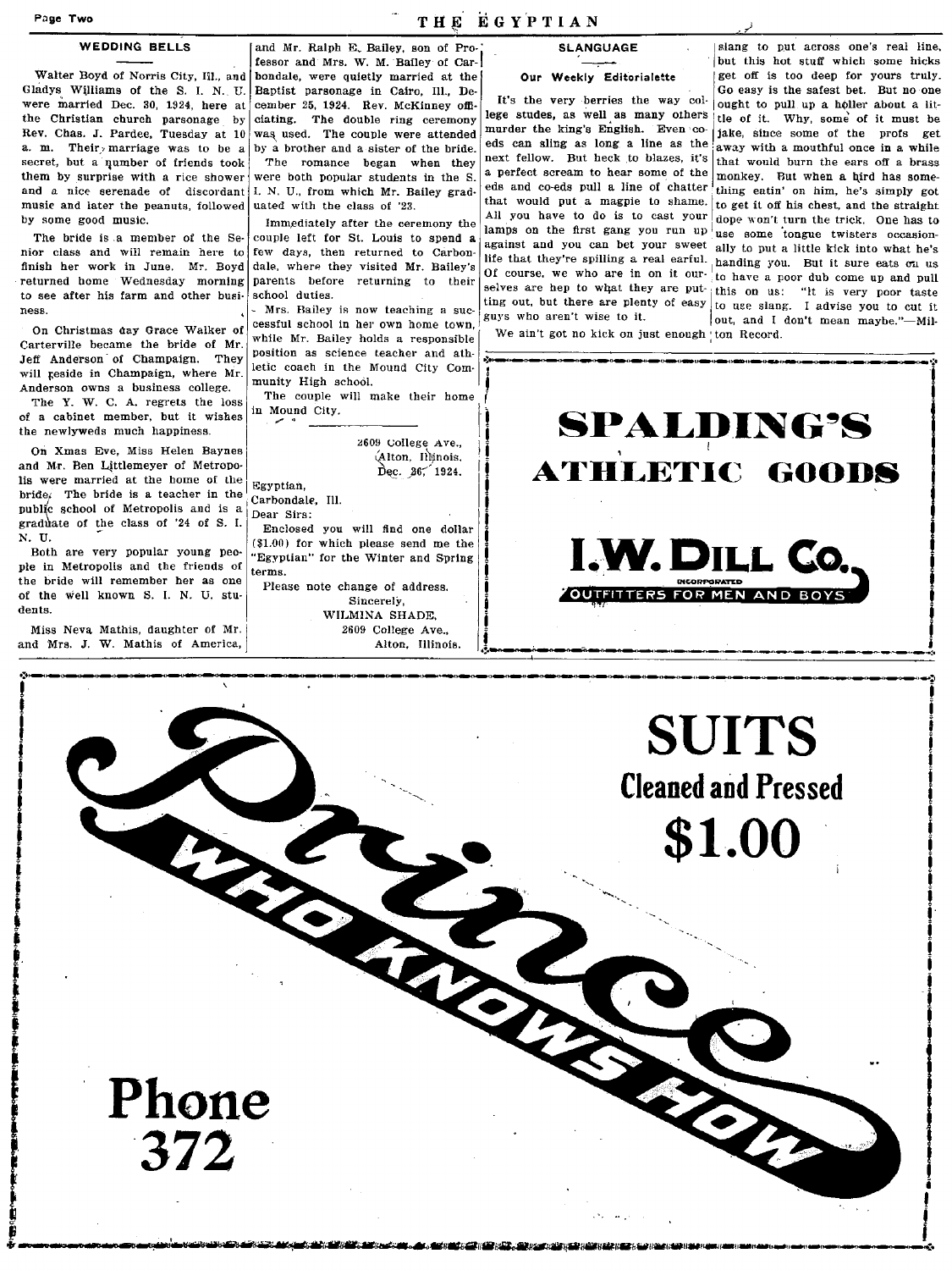THE EGYPTIAN Page Three William Felts: "Carbondale cer· THE SUCCESS FAMILY West Frankfort, III., tainly is a healt<mark>hy town. When I</mark><br>came here I didn't have strength Jan. 3, 1925. came here I didn't have The father of Success is Work. Friend Mac:<br>The mother of Success is Ambition. enough to utter a single word. I had The mother of Success is Ambition. Please give this check to the proper<br>The eldest son is Common Sense. scarcely any hair on my head. I The eldest son is Common Sense. (officials and send me the Egyptian. couldn't even walk across the room Some of the other boys are Fore-  $\{Am\}$  anxious to watch the progress of sight, Perseverance, Honesty, Thor and I had to be lifted from my bed. the school, and especially the basket-Now look at me." oughness, Enthusiasm, Co-operation.  $\begin{bmatrix} \text{inc} \\ \text{ball} \end{bmatrix}$  team. Jacquish (in chapel after tell- Freshman: "How long have you The eldest daughter is Character.  $\begin{bmatrix} \text{para team.} \\ \text{Best of luck to you.} \end{bmatrix}$ ing us how we should sing)-and been here?" Some of the sisters are Cheerfulness. folks please don't drop your hymns  $(hims?)$ Very truly yours, William: "I was born here." Loyalty, Courtesy, Care, Economy, Sincerity, and Harmony. H. B. WILKINSON, 1310 E. St. Louis St., Music Teacher-"What do we call<br>one-half note above  $C$ ?" The haby is Opportunity. Mr. Pierce (in French class). We West Frankfort, Ill. Get acquainted with the "Old Man" often see some such expression, as Bright Pupil-"C plus." and you will be able to get along  $500$  A. D. What does A. D. mean, Mr. Music Teacher-"And what do we Lirely? pretty well with the rest of the famcall one-half note below C?" Eunice Thompson visited Miss Gerily."-Condr. S. L. Anderson, in Los Sam Lirely: After death. trude Brinkman, '24, in Belleville dur-Bright Pupil-"C minus." Angeles Two Bells. Glenn Kern: Ah, it don't eithering the holidays. Miss Brinkman Is it means antediluvian (before the a teacher in the East St. Louis Ask Kenneth Steckenrider I, he flood?) NEVERTHELESS schools. can get more energy out of a machine than what is put into it. Red McLaughlin: "Why does a hog  $A$  crab scares all the fish because<br>hang out its tongue when it runs?" He has a nair of wicked clause One day as I lay thinking ang out its tongue when it runs?" | He has a pair of wicked claws,<br>Bud Miller: "Why, to balance its and though he thinks his tric Of the "English Comp," in store, Freshie to High School Senior - Say, what does U. H. S. stand for?" Bud Miller: "Why, to balance its And though he thinks his tricks are tail, of course." cute I heard a swishing, swashing, H. S. Senior-"Uncle Henry Shry-Just outside my bedroom door.; ock." He's nothing but a shellfish brute. Up the hall a funny Clicking, Mr. Smith (in history class) What And some shuffling on the floor;<br>T'was my roomie, in galoshes. nationality are you. Miss Foree? Mother-"Flossie, what were you  $\begin{bmatrix} \text{T'was my roomie, in galoshes, } \\ \text{Only that and nothing more!} \end{bmatrix}$ Lillian Foree: Oh! I'm just a mix-Patronize Egyptian Advertisers. ture. Flossie Etherton-"About (kith and) ... ---~ Louis S.: Nell, would you rather have beauty: or riches? Billy (Flossie's small brother) \_I I Billy (Flossie's small brother) —<br>'No, no, mother," he said, "May kith" Nell K. (Misunderstanding) Oh! I'd you?" and she said, "I guess you kin," Watch for our January Sale rather have Ritchie. FASHION BOOTERY What a Great Help a Roommate Sunday School Teacher-"What are May Be. the things that count most in this life?" Gee, but my<br>Roommate is a Small Boy-''Adding machines, ma'am." Wonderful guy! He shuts my DE LUXE BARBER SHOP Mr. Boomer-"That star is Venus; Windows mornings, was named after a very hospital  $[He$  presses my pants. it was named after a very beautiful<br>woman." Supplies me with , Visit the De Luxe Barber Shop Small Voice in Rear-"Was that  $\begin{bmatrix} \text{Cap.} \\ \text{O.} \text{he's a wonderful} \end{bmatrix}$  o. he's a wonderful We appreciate Student Patronage the star the wise men followed?" Guy! Ladies hair bobbing a specialty Hall-"I hear she is fast and knows  $\left| \begin{smallmatrix} \text{But,} \end{smallmatrix} \right|$  ssh! Across From Carbondale Nat'l. Bank. a lot." Just between us  $Tw$ o $\longrightarrow$ I Caine--"She doesn't 'no' me." Hoom alone! JESSE J. WINTERS<br>Clothing-Furnishings-Hats-Shoes<br>Carbondale, Illinois Mary K.: "Oh! Dorothy, I'm so -One-half WIt. -Il-L-II-'~'.' worried! You know YOU told me to  $\varphi$  | put that piece of wedding cake under More Truth Than Poetry my pillow and I'd dream of my future It's not what you know in your studies husband."<br>Dorothy F.: "Yes, didn't it work?" It's not wbat you do in class; J But, it's how you are liked by your Mary K.: "That's what worries me teacher, I dreamed of the Seventy-first regif Yes, that's whether or not you'll  $\frac{1}{2}$ .  $ment.'$ pass. i . :.~---~~< ....... --.~ **EGyun** I ,. I . . J Jewelry, Diamonds and Watches I. C. Watch Inspector *r .*  ' NORGAN AND CO. GRO. Optometrist Trade at Morgan's .: and always get

> Service and Quality 115-Phones-242

> > $\frac{1}{2}$

 $\sim$ Watch for the feature pictures in the 1925 OBELISK

They are great!

 $\mathcal{L} = \mathcal{L} \times \mathcal{L}$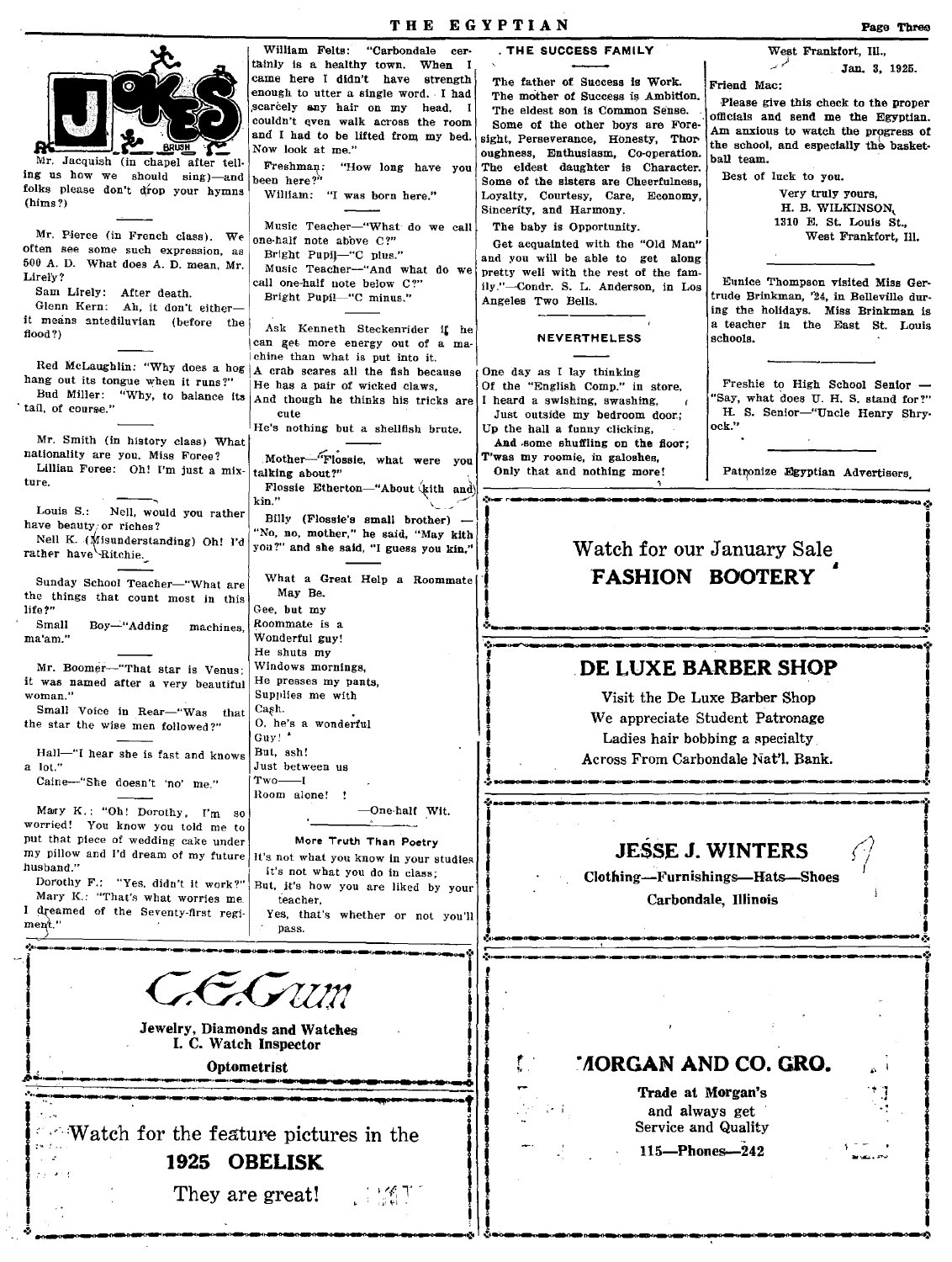| Page Four                                                                                                                               |                                                                        | THE EGYPTIAN                                                                                                                                                                                                                                                            |                                                                                                                                                                                                                    |
|-----------------------------------------------------------------------------------------------------------------------------------------|------------------------------------------------------------------------|-------------------------------------------------------------------------------------------------------------------------------------------------------------------------------------------------------------------------------------------------------------------------|--------------------------------------------------------------------------------------------------------------------------------------------------------------------------------------------------------------------|
| Illinois<br>Charter<br>College Press                                                                                                    | TAE<br>ECYPTIAN<br>Member                                              | <b>WEE WUNDER</b><br>Why there wasn't any "Fun" when<br>the Dormitory girls rang the gong on<br>New Year's Eve?<br>How often the Bachelor's club the front steps last week?<br>meets?<br>If Miss Trovillion has really taught<br>the fifty years she told about in Eng- | does at play practice?<br>If a chicken house and an egg plant<br>ate the same?<br>Why a "detour" sign was put on<br>How Lyman Hartley (Little Enoch)<br>likes to turn his pie?<br>How farmers keep dust out of the |
| Association                                                                                                                             |                                                                        | lish Prose class?                                                                                                                                                                                                                                                       | potato's eyes?                                                                                                                                                                                                     |
| Southern Illinois State University, Carbondale, Illinois.                                                                               | Published every week during the Collegiate year by the students of the | If an ice plant grafted on a milk-<br>weed would make ice cream?<br>Will a farmer sow wild oats?<br>If you are going to the next basket-                                                                                                                                | We'll have any more snow?<br>Who the "wall flowers" are?<br>Can a detective solve garden plots?<br>Why a farmer allows lambs to gam-                                                                               |
| the act of March 3, 1879.                                                                                                               | Entered as second class matter at the Carbondale Post Office under     | ball game?<br>What kind of straw farmers use to                                                                                                                                                                                                                         | ble on the green?<br>Where the people hide when bull-                                                                                                                                                              |
| Office<br>Main Building, Room 16                                                                                                        | Telephone<br>University Exchange No. 17                                | make strawberries?<br>If Lara Teel always has so much<br>trouble making love to a fellow as she cheeks?                                                                                                                                                                 | rushes out?<br>Why so<br>many<br>girls have red                                                                                                                                                                    |
| <b>EGYPTIAN STAFF</b>                                                                                                                   | <b>EGYPTIAN BOARDS</b>                                                 |                                                                                                                                                                                                                                                                         |                                                                                                                                                                                                                    |
| Howard S. Walker                                                                                                                        | Business Manager                                                       |                                                                                                                                                                                                                                                                         |                                                                                                                                                                                                                    |
| Editor-in-Chief                                                                                                                         | Carl O. Smith                                                          |                                                                                                                                                                                                                                                                         |                                                                                                                                                                                                                    |
| Ass't. Editor  Marion Taylor<br>Associate Editors                                                                                       |                                                                        |                                                                                                                                                                                                                                                                         |                                                                                                                                                                                                                    |
| Thelma Hartwell<br>Kate Sturm.<br>Feature Editor  Marvin Owen<br>Literary  Thomas Whittenburg Frank Dwyer.<br>Humor Editor  Pearl White | <b>Advertising Managers</b><br>Oren King                               | <b>Our Plant</b>                                                                                                                                                                                                                                                        | We Do Not Use a Drop of Gasoline in                                                                                                                                                                                |
| Ass't  Mary Virginia Linder<br>Social Editor  Jewell Finley                                                                             |                                                                        | Our cleaning is odorless. Your work will be appreciated.                                                                                                                                                                                                                |                                                                                                                                                                                                                    |
| Athletic Editors<br>Robert Hartley.<br>Music Editor  Frank Smith                                                                        | Earl Purdue Feculty Advisor  Emma L. Bowyer                            | DYEING CO.                                                                                                                                                                                                                                                              | THE FAULTLESS CLEANING &                                                                                                                                                                                           |
| Lxchange Editor  Pearl Hall   Alumni Advisor  E. G. Lents<br>Critic Editor  Mae C. Trovillion                                           |                                                                        |                                                                                                                                                                                                                                                                         | 210 West Monroe Street                                                                                                                                                                                             |
|                                                                                                                                         |                                                                        | Phone 332-L                                                                                                                                                                                                                                                             |                                                                                                                                                                                                                    |

į.

## , ..... \_------\_.\_---'--'---------**-\_ ......... \_.** THE BIG NEWS OF THE MONTH PRE-INVENTORY SALE

HOPE **HOPE** is! It should have a very promi-  $\begin{bmatrix} 1 & 0 \end{bmatrix}$  of Men's and Women's Apparel, you can save 1-4 to 1-2 and in lots of instances more than half by buying now.

i \_\_ ~I--.~ \_\_\_\_\_ ~"\_.:.



'-·~

f

 $$25.60$  to  $$50.00$  former values, one lot women's odds

nent place in every person's vocabulary. Many careers have  $\int$  COAT SPECIALS contract COAT SPECIALS been changed from failure to a glorious success because people I . and the Stuck to their work· when only hope was left to spur them  $\frac{1}{\sqrt{1-\frac{1}{\sqrt{1-\frac{1}{\sqrt{1-\frac{1}{\sqrt{1-\frac{1}{\sqrt{1-\frac{1}{\sqrt{1-\frac{1}{\sqrt{1-\frac{1}{\sqrt{1-\frac{1}{\sqrt{1-\frac{1}{\sqrt$ 

Many of the greatest personages of history reached their<br>goal of achievement only through hope. Columbus found hope<br>a much better companion, than fear. Even when the clouds of<br>deepest gloom hung over his ships, he could st Repest gloom hung over his ships, he could still see a speck of the speck of the state price of the speck of the speck of the world. Hope and the world is the speck of the world. Hope is beaver and the speck of hope means Jnay work the same wonder in your life, Never give up to gloom' I J and failure because "If winter comes', can spring be far behind!" price ........ \_\_ . \_\_\_ .. ".,, \_\_\_\_ .. \_\_ ,\$2.9.75 Leh better companion, than fear. Even when the clouds of sale bries the companion, than fear. Even when the clouds of sale bries the word. Hope and still see a speck of the word. Hope with what that speck of the same to th

I How easy it is to quit when barriers block the road of suc- $\frac{1}{2}$   $\frac{1}{2}$  Pre-inventory sale price \$4.95 ress. But how easy it look, when some person, who knows the meaning of patient determination and who never thinks of the I' DRESS SPECIALS<br>word fail, opens the blockade and goes through it. Failure is I and It Is a str.50 women's tan and word fail, opens the blockade and goes through it. Failure is  $\frac{1}{2}$   $\frac{1}{2}$   $\frac{1}{2}$  \$57.50 women's tan and only for cowards. Some people are afraid to begin a task on only for cowards. Some people are afraid to begin a task on brown figured georgette lace account of the difficulties that may follow. "A task begun is account of the difficulties that may follow. "A task begun is I trimmed Dress. Pre-inventory<br>a task half done." When you begin your work, don't be afraid only for cowards. Some people are afraid to begin a task on a secount of the difficulties that may follow. "A task begun is a task half done." When you begin your work, don't be afraid in the petty failures. Many men have J5fe when a httTe mo~e effort would have meant a glOrIOUS su(:~ , canton crepe Dress. Pre·in· ress. . .. . I ventoty sale price .. " .... \$29. 7!1

When mountains are viewed from a distance, they look steep  $\frac{1}{2}$   $\frac{1}{2}$   $\frac{1}{2}$   $\frac{1}{2}$   $\frac{1}{2}$   $\frac{1}{2}$   $\frac{1}{2}$   $\frac{1}{2}$   $\frac{1}{2}$   $\frac{1}{2}$   $\frac{1}{2}$   $\frac{1}{2}$   $\frac{1}{2}$   $\frac{1}{2}$   $\frac{1}{2}$   $\frac{1}{2}$   $\$ and unmountable. When one gets closer, he sees that they are , and  $\mathbb{R}$  are , all the person of so steep and one step upward gives confidence to the person. not so steep and one step upward gives conflidence to the person. to climb higher. After the first step the climbing is easier and  $\lim_{n \to \infty}$   $\lim_{n \to \infty}$   $\lim_{n \to \infty}$   $\lim_{n \to \infty}$   $\lim_{n \to \infty}$   $\lim_{n \to \infty}$   $\lim_{n \to \infty}$   $\lim_{n \to \infty}$   $\lim_{n \to \infty}$   $\lim_{n \to \infty}$   $\lim_{n \to \infty}$   $\lim_{n \to \infty}$  finally the highest peaks are reached. So it is in reaching the; height of achievement of life. Just a little confidence and hard work will lift you higher step by step. height of achievement of life. Just a little confidence and hard.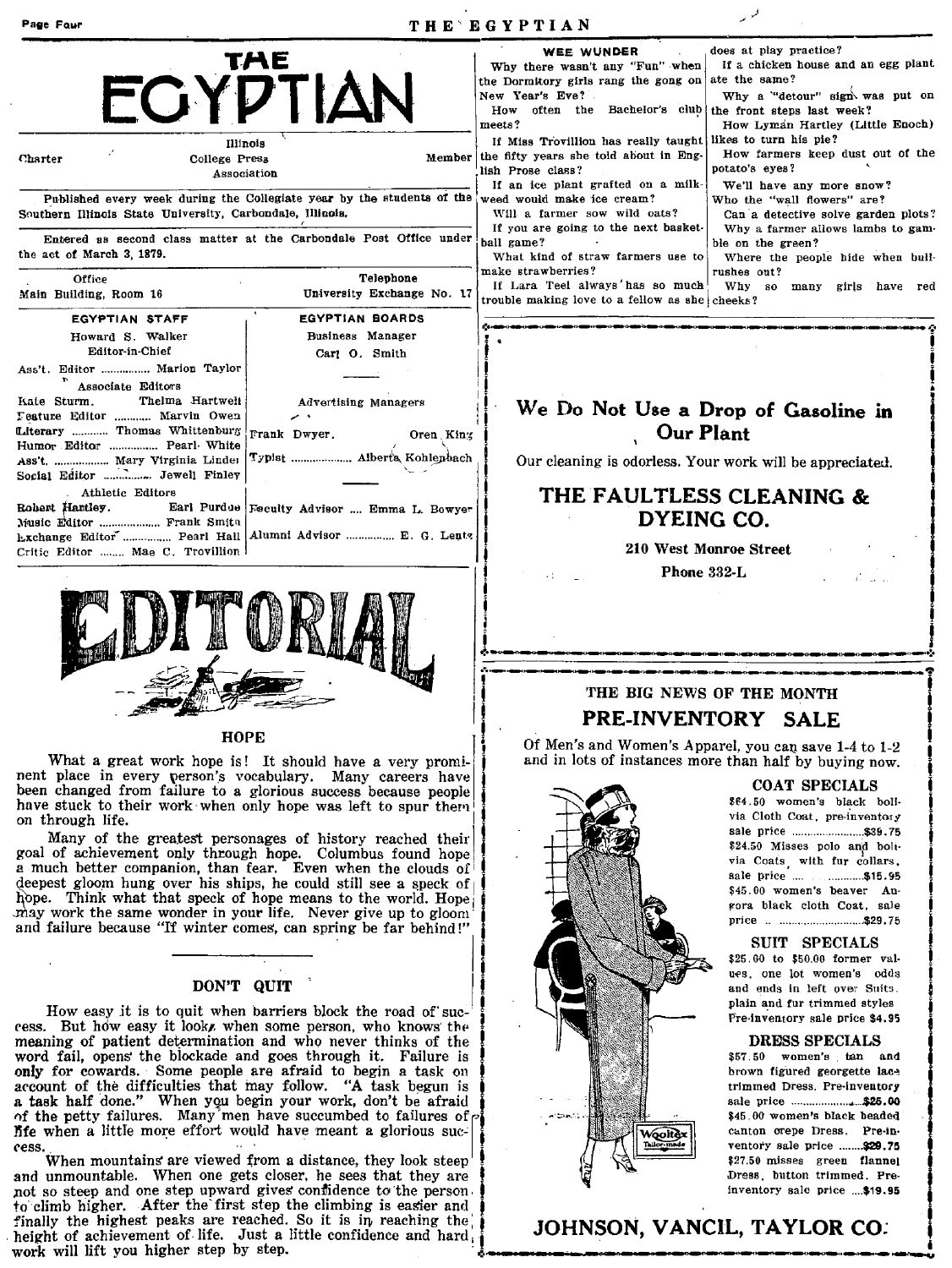| <b>THEM GIRLS</b>                                                                                                                                                                                                                                                                                                                                                                                                                                                                                                                                                                                                                                                                                                                          | <b>FIGURE THIS OUT</b>                                                                                                                                                                                                                                                                                                                                                                                                                                                                                                                                                                                                                                                                                                                                                                                                                                                                                                                                                                                                               | grandmother; I am my mother's                                                                                                                                                                                                                                                                                                                                                                                                                                                                                                                                                                                                                                                                                                                                                                                                                                                          |
|--------------------------------------------------------------------------------------------------------------------------------------------------------------------------------------------------------------------------------------------------------------------------------------------------------------------------------------------------------------------------------------------------------------------------------------------------------------------------------------------------------------------------------------------------------------------------------------------------------------------------------------------------------------------------------------------------------------------------------------------|--------------------------------------------------------------------------------------------------------------------------------------------------------------------------------------------------------------------------------------------------------------------------------------------------------------------------------------------------------------------------------------------------------------------------------------------------------------------------------------------------------------------------------------------------------------------------------------------------------------------------------------------------------------------------------------------------------------------------------------------------------------------------------------------------------------------------------------------------------------------------------------------------------------------------------------------------------------------------------------------------------------------------------------|----------------------------------------------------------------------------------------------------------------------------------------------------------------------------------------------------------------------------------------------------------------------------------------------------------------------------------------------------------------------------------------------------------------------------------------------------------------------------------------------------------------------------------------------------------------------------------------------------------------------------------------------------------------------------------------------------------------------------------------------------------------------------------------------------------------------------------------------------------------------------------------|
| If you treat 'em nice, they think !<br>you're a boob,<br>you're a brute:<br>If you park on the drive, they<br>say you're speedy,<br>If you don't, they say you're slow;<br>If you buy 'em feeds, they say<br>you're easy,<br>if you don't they say you're tight.<br>If you hand 'em a line, they say<br>you're breezy.<br>If you don't they say you're dumb:<br>If you offer them a cigarette,<br>they're insulted,<br>way about it;<br>If you put your arm around 'em,<br>you're bawled out,<br>you out;<br>your face,<br>your neck;<br>flat tire.<br>minute egg;<br>So watinuel's the use of trying.<br>-Eureka Pegasus.<br>A SAD CASE<br>"Your father said I must go at ten,"<br>sore."<br>struck ene,<br>"We've only nine hours more!" | When you read the following bit of<br>feel like doing something desperate<br>then you cannot be human. Well,<br>here it is:<br>I met a young widow with a grown<br>stepdaughter and I married the<br>widow. Then my father met our step-<br>daughter and married her.<br>That<br>made my wife the mother-in-law of<br>her father-in-law, and made my step-<br>daughter my stepmother,<br>and my<br>father became my stepson.<br>Then my stepmother, the step-<br>daughter of my wife, had a son; that<br>boy was, of course, my brother be-<br>cause he was my father's son, but he<br>was also the son of my wife's step-<br>daughter, and therefore her grandson.<br>which made me grandfather to my<br>Then my wife had a son. My<br>mother-in-law the stepsister of my<br>son, is also his grandmother because<br>he is her stepson's child. My father-<br>in-law is the brother-in-law of<br>my<br>child because his stepsister is<br>his<br>wife. I am the brother of my own<br>son, who is also the child of my<br><b>THE</b> | brother-in-law: my wife is her own<br>child's aunt; my son is my father's<br>nephew; and I am my own grand-<br>father.<br>Can you beat it? It simply can't<br>be done.--Exchange.<br>Sunday.<br>Dear Editor:<br>In the Xmas rush I must keep in<br>mind that I have to keep you posted<br>as to my changing location. Am<br>forced to list route as printed cards<br>are delayed:<br>Lexington, Ky., 19-20.<br>Huntington, W. Va., 21-22.<br>Dayton, Ohio, 24.<br>Springfield, Ohio, 25.<br>Mansfield, Ohio, 26.<br>Newark, Ohio, 27.<br>Marietta, Ohio, 28.<br>Cambridge, Ohio, 30.<br>Zanesville, Ohio, 31.<br>Wheeling, W. Va., Jan. 123.<br>That's as far as I know at present.<br>Wishing the entire staff a real Xmas.<br>Yours sincerely,<br>WESLEY ASBERRY.<br>Patronize Egyptian Advertisers.<br><b>FAMOUS</b><br>Just received new spring styles in Dresses and<br>Millinerv |
| MOTHER GOOSICLES                                                                                                                                                                                                                                                                                                                                                                                                                                                                                                                                                                                                                                                                                                                           |                                                                                                                                                                                                                                                                                                                                                                                                                                                                                                                                                                                                                                                                                                                                                                                                                                                                                                                                                                                                                                      |                                                                                                                                                                                                                                                                                                                                                                                                                                                                                                                                                                                                                                                                                                                                                                                                                                                                                        |
| The cat and the fiddle.<br>The cow-so the chronicles say-<br>Jumped over the moon.<br>And, on clear nights in June<br>We can still see the Milky Way.                                                                                                                                                                                                                                                                                                                                                                                                                                                                                                                                                                                      | Charming and<br>unusual<br>Easy to make with<br>The Pictograf in-<br>cluded in<br><b>PICTORIAL</b><br><b>REVIEW</b><br><b>PATTERNS</b>                                                                                                                                                                                                                                                                                                                                                                                                                                                                                                                                                                                                                                                                                                                                                                                                                                                                                               | No. 655                                                                                                                                                                                                                                                                                                                                                                                                                                                                                                                                                                                                                                                                                                                                                                                                                                                                                |
| He: "If you keep looking like that<br>She: "Well, I can't keep this ex-<br>In the seventh hour English Prose<br>class Mr. Shryock made the following<br>"This class is so crowded part of<br>you must inhale while the other part                                                                                                                                                                                                                                                                                                                                                                                                                                                                                                          | Hey, diddle, diddle,<br>GEO. D. CASPER<br>Jeweler<br>Carbondale, Illinois.<br>120 South Illinois Avenue                                                                                                                                                                                                                                                                                                                                                                                                                                                                                                                                                                                                                                                                                                                                                                                                                                                                                                                              | If you treat 'em rough, they think genealogy if you don't go crazy or<br>If you don't, they feel the same<br>If you don't, they feel like bawling<br>If you try to kiss 'em, they slap prother.<br>If you don't, they want to break<br>If you don't do anything you're a<br>If you do, you're a five-year-old ten<br>Quoth Jack to Sue, "It makes me<br>"How mean!" said Sue, as the clock                                                                                                                                                                                                                                                                                                                                                                                                                                                                                             |

## "WE ARE IN BUSINESS<br>FOR YOUR<sup>®</sup> HEALTH"

 $\mathbf{I}$   $\mathbf{I}$   $\mathbf{I}$   $\mathbf{I}$   $\mathbf{I}$   $\mathbf{I}$   $\mathbf{I}$   $\mathbf{I}$   $\mathbf{I}$   $\mathbf{I}$   $\mathbf{I}$   $\mathbf{I}$   $\mathbf{I}$   $\mathbf{I}$   $\mathbf{I}$   $\mathbf{I}$   $\mathbf{I}$   $\mathbf{I}$   $\mathbf{I}$   $\mathbf{I}$   $\mathbf{I}$   $\mathbf{I}$   $\mathbf{I}$   $\mathbf{I}$   $\mathbf{$ 

,,

 $\left| \begin{array}{ccc} 1 & \text{do it he} \\ \text{service.} \end{array} \right|$ 

FOR YOUR<sup> $\epsilon$ </sup> HEALTH" 141 **141 • It will help you to start the winter term of school off It will help you to start the winter term of school off ight by getting better acquainted with the firm of McPheeters, Lee & Bridges** 

I PreKcriptions .. I McPheeters, Lee & lWidges. We do it Right  $\begin{bmatrix} 1 & 1 \end{bmatrix}$  If you want to cash a check, leave your baggage, wrap a parcel for mailing. meet a friend or use the phone, do it here, we will be pleased to extend to you this service. WE ARE IN BUSINESS<br>
FOR YOUR<sup>5</sup> HEALTH"<br>
Stationery Toilet Articles<br>
Prescriptions<br>
Prescriptions<br>
We do it Right<br>
SEIBERT'S<br>
Thone 268.<br>
The Phone 196.<br>
SEIBERT'S<br>
We Deliver<br>
We Deliver<br>
McPheeters, Lee & Bridges<br>
Dry Go

## SEIBERT'S<br>Thone 268. Second the Deliver of the McPheeters, Lee & Bridges<br>Dry Goods—Shoes—Notions Phone 196. **Phone 196.** Phone 196 .'!.~~~~~""''''1~11~r4llli1'''''~1~~~'''''~''''''~~' ~ ~~.-......-...cl~~~ \_\_ ~~ ......................... )

""',"&0 IN u .•. A.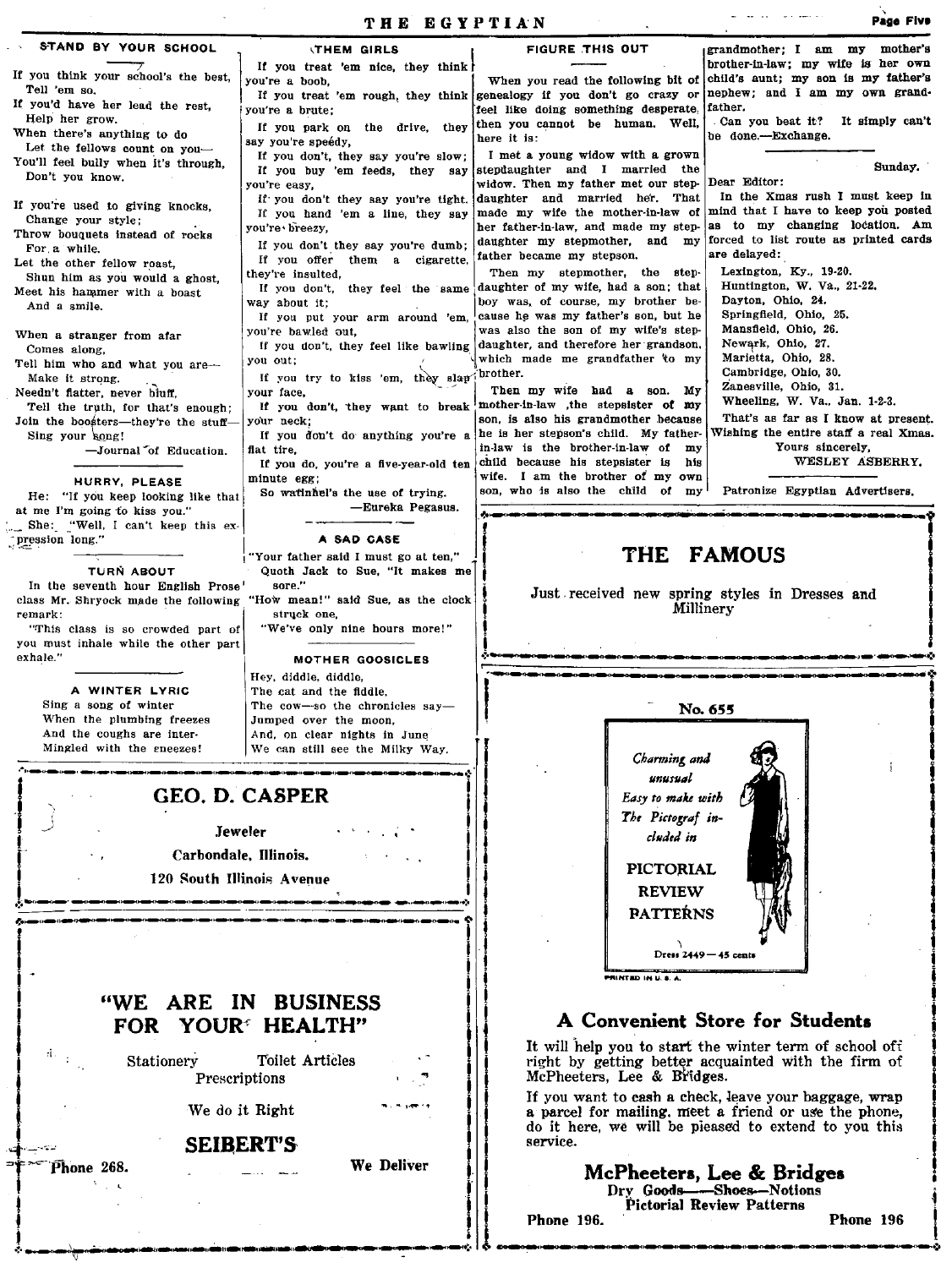Pencil

| Page Six                                                                           |                                                                                | THE EGYPTIAN                                                                                         |
|------------------------------------------------------------------------------------|--------------------------------------------------------------------------------|------------------------------------------------------------------------------------------------------|
| FIRST ENGLISH BIBLE                                                                | HOW SHE GOT IT                                                                 |                                                                                                      |
| The first complete version of the<br>English Bible was that of Myles Cov-          | A girl was sent by her mother to                                               | <b>MARY ANN BEAUTY SHOP</b>                                                                          |
| erdale. It appeared in 1535 and was                                                | the grocery store with a jug for a                                             | Operated by Marinello Graduates                                                                      |
| based on the Swiss-German version<br>published at Zurich in 1524-29. In            | quart of vinegar. "But Mamma,"<br>said the little girl, "I can't say that      | Shampooing, marcelling, manicuring, dyeing,<br>facial                                                |
| 1382 there had appeared a version at-                                              | word."                                                                         | and scalp treatments.                                                                                |
| tributed to Wycliffe, but the gospels<br>alone can be identified as the work of    | "But you must try," said the<br>mother, "for I must have the vinegar           | Ladies Hair Cutting a Specialty.                                                                     |
| Wycliffe himself. The transfusion of                                               | and there is no one else to send."                                             | Phone 612<br>205 South Illinois Avenue.                                                              |
| the Old Testament and the Apocry-<br>pha is the work of Nicholas de Here-          | So the little girl went with the jug,<br>and as she reached the counter in the |                                                                                                      |
| ford. The translation of the New                                                   | store she pulled the cork out of the                                           |                                                                                                      |
| Testament, by William Tyndale, ap-                                                 | jug with a pop, swung the jug on the<br>counter with a thud, and said to the   |                                                                                                      |
| peared at Worms in 1525, later edi-<br>tions in $1534-35$ -Exchange.               | astonished clerk:                                                              | UNION BAKING CO.                                                                                     |
|                                                                                    | "There, smell of that and give me<br>a quart."                                 | <b>Bakers of Better Bread</b>                                                                        |
| Mr. Smith: Rodewald, what is a<br>compromise?                                      |                                                                                | <b>GOLDEN CRUST BREAD</b>                                                                            |
| Rodewald: Well, if I were to give                                                  | <b>ADVICE FOR FRESHIES</b>                                                     | Special attention to picnic orders                                                                   |
| you \$10 to keep still, now that would Do not run down stairs;<br>be a compromise. | Do not put on airs:                                                            | 304 South Illinois.<br>Phone 150X                                                                    |
|                                                                                    | For you are a Freshman.                                                        |                                                                                                      |
| MRS. IRA COX                                                                       |                                                                                |                                                                                                      |
| Foard and room for girls \$7.00 per wk Or folks will think you're such             | Don't talk so much;                                                            |                                                                                                      |
| Board for boys :35c per meal<br>Car Storage \$1.00 per wk                          | A foolish Freshman $\sim$ .                                                    | <b>IMPERIAL CAFE</b>                                                                                 |
| 907 S. Normal Ave.                                                                 | Try not to be green;                                                           |                                                                                                      |
|                                                                                    | Be not heard, but seen:                                                        | <b>Good Things To Eat</b>                                                                            |
|                                                                                    | You are a Freshman.                                                            | L. M. Atkison, Owner and Prop.                                                                       |
| THE STYLE SHOP                                                                     | Remember that quietness -                                                      |                                                                                                      |
|                                                                                    | Should not rhyme with politeness,<br>Oh shame for a Freshman!                  |                                                                                                      |
| Outfitters For Women                                                               |                                                                                |                                                                                                      |
|                                                                                    | Do not appear too bright<br>In the Senior's sight,                             | <b>LANEY GIFT SHOP</b>                                                                               |
| Dr. W. A. Brandon, '01<br>Carbondale, Ill.                                         | For you're a Freshman.                                                         | Headquarters for Party Favors, Tallies and Prizes.<br>See us for Stamped Goods and Embroidery Thread |
| <b>Specialties</b>                                                                 | So Seniors show respect,                                                       | <b>LANEY GIFT SHOP</b>                                                                               |
| EYE, EAR, NOSE, THROAT                                                             | Or we will soon suspect                                                        | 120 South Illinois Ave.                                                                              |
| <b>Glasses Fitted</b>                                                              | . You are a Freshman.                                                          |                                                                                                      |
|                                                                                    | SOME NEW INFORMA-                                                              |                                                                                                      |
|                                                                                    | TION ABOUT LITERATURE                                                          |                                                                                                      |
|                                                                                    | The most cheerful author-Samuel                                                | MILLIGAN-BROCKETT                                                                                    |
|                                                                                    | Smiles.                                                                        |                                                                                                      |
|                                                                                    | The most noisy author-Howells.<br>The tallest author-Longfellow.               | For latest Edison, Okeh, Gennett, Columbia and<br>Pathe Records, also latest sheet music.            |
|                                                                                    | The<br>most flowery author-Haw-                                                |                                                                                                      |
|                                                                                    | horne.<br>The most amusing author-Thomas                                       |                                                                                                      |
|                                                                                    | Tickell.                                                                       |                                                                                                      |
|                                                                                    | The happiest author-Gay.                                                       |                                                                                                      |
|                                                                                    | The most fiery author-Burns.<br>The most talkative author-Chat-                |                                                                                                      |
|                                                                                    | terton.                                                                        |                                                                                                      |
| <b>Quality Supreme</b>                                                             | The most distressed author---Akin-<br>side.                                    |                                                                                                      |
| Everyone likes OUR candy. Probably                                                 |                                                                                | <b>Always Remember</b>                                                                               |
| because of its superfine quality It's<br>the purest, most delicious candy that     | When the game seems lost and you<br>want to quit.                              | THE YELLOW HOOD TAXI                                                                                 |
| money can buy. And it is ALWAYS                                                    | And you're sticking just by your                                               |                                                                                                      |
| perfectly fresh.<br>Whether you want rich nut-filled or                            | nerve and grit,<br>And you can't see an earthly chance                         | Open'and Closed Cars                                                                                 |
| luscious creamy chocolates-so soft                                                 | to win,                                                                        | 68-L-Phone-68-L                                                                                      |
| and smooth that they just melt in<br>your mouth-or old fashioned hard              | And you're weary and jaded and<br>nearly "all in,"                             | 24 Hrs. Per Day.<br>Ralph Johnson                                                                    |
| candy. THIS is the place to come.                                                  | Don't ever quit as you want to do,                                             |                                                                                                      |
| We carry ONLY the BEST-moderate-                                                   | But keep your heart till the game is                                           |                                                                                                      |
| ly priced.                                                                         | through,<br>Till the last hard minute is past and                              |                                                                                                      |
| <b>Carbondale Candy</b>                                                            | gone-                                                                          |                                                                                                      |
| Kitchen                                                                            | Fight on!<br>—Exchange.                                                        |                                                                                                      |
| Candies                                                                            | WILHELM DRUG CO.                                                               | <b>School Supplies</b>                                                                               |
| Soda Fountain                                                                      |                                                                                |                                                                                                      |
|                                                                                    | The Students Drug Store.                                                       | <b>Fountain Pen</b>                                                                                  |
| Phone 276                                                                          |                                                                                | Pencil                                                                                               |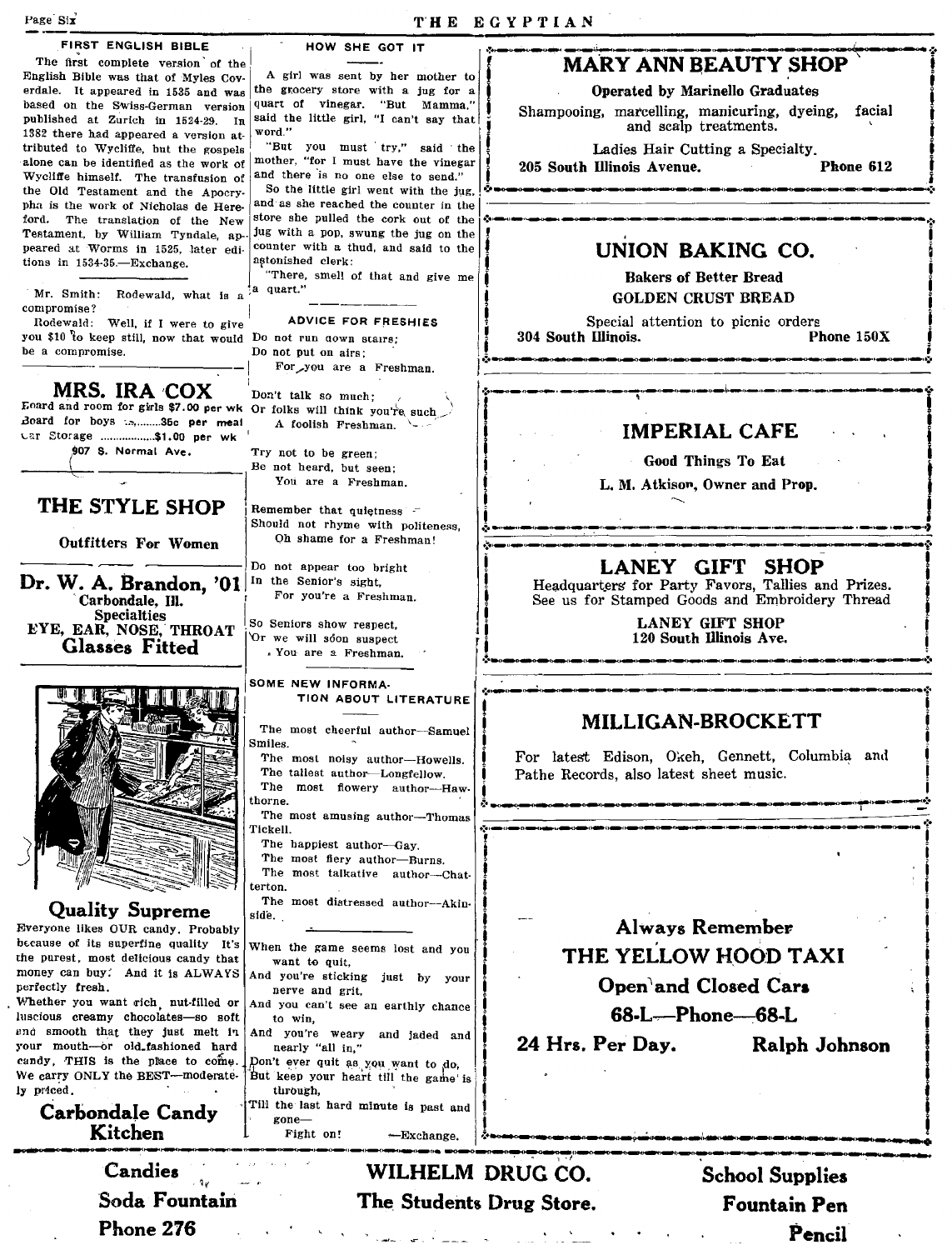| ALUMNI BULLETIN                                                                                                               |                                                                                                   |                                                                                                                                                                    | An' some of 'em jump with a shower                                                         |
|-------------------------------------------------------------------------------------------------------------------------------|---------------------------------------------------------------------------------------------------|--------------------------------------------------------------------------------------------------------------------------------------------------------------------|--------------------------------------------------------------------------------------------|
|                                                                                                                               | <b>EXCHANGES</b>                                                                                  | <b>MATCHES?</b>                                                                                                                                                    | of sparks,                                                                                 |
| AN APPEAL<br>without material. The creative imag-                                                                             | This column cannot be maintained the following papers which are on<br>our exchange list:          | The Egyptian is pleased to mention $\sqrt{\text{women}}$ and matches are one and the That shatters your heart as they pass.<br>same.                               |                                                                                            |
| ination will not supply this material.<br>We want personal items and news<br>items concerning former students of              | The Pinion, Honolulu, Hawali.<br>The N. M. N. U. Candle, East Las<br>Vegas. N. M.                 | such:<br>At first when you see them, they look   Who turn with undying flame,                                                                                      | When it comes to their actions and But some of 'em's true as the heav-<br>en's is blue,    |
| this school. Write us about yourself<br>and about others, your work and<br>achievements and theirs. Are you do   Ill. $\cdot$ | The Decaturian, Decatur, Ill.<br>Teachers College News, Charleston,                               | near alike.<br>But soon you are picking your match.                                                                                                                | That brightens your life to the end<br>of your days,<br>And makes your tomorrows the same. |
| ing anything for the credit of S. I.<br>N. U.? Let us hear from you.                                                          | The Monitor, Carbondale, Ill.<br>The Green and White, Thomaston,                                  | You're picking your match from the<br>match box of life,                                                                                                           | THE "N" CLUB<br>And some of them jump with a start, "Shorty" Moore, Foley and "Cab-        |
| You read the interesting letter from Ala.<br>Lester Buford in last week's paper.<br>That was a letter which reached hun-      | The Marion Blues, Marion, IH.<br>The Reflector, Mound City, Ill.                                  | That rattles your senses and gets on bage" Floyd informed the editor that<br>your nerves,                                                                          | an "N" club was to be organized for                                                        |
| dreds of his friends through these<br>columns. Let us hear from others.<br>While attending the State Teach-                   | The Lombard Review and Alumnus.<br>Galesburg, ILL.                                                | But ne'er lights the spark in your the benefit of all letter men of the<br>heart.                                                                                  | football squads of past years. This<br>is a fine movement the boys have                    |
| ers' Association at Springfield, Dec.<br>29-31, the editor of this column visit-                                              | The Pioneer, Alton, Ill.<br>The Western Courier, Macomb, Ill.\<br>The Park Stylus, Parkville, Mo. | And some of 'em never respond to taken. (This organization is to be run<br>your touch.<br>Their sulphur's a mixture of glass, lissue for a detailed account of it. | in a businesslike way. Watch next                                                          |
| ed with Max Brock and Earl Fildes.<br>both principals of large responsibility<br>in the Springfield schools. They are         | The First Bell, Herrin, Ill.<br>The Echo, Hillsboro, Ill.<br>The Reflector, Fairfield, Ill.       |                                                                                                                                                                    |                                                                                            |
| both highly successful in their work                                                                                          | The Northern III DeKalb III                                                                       |                                                                                                                                                                    |                                                                                            |

 $\frac{1}{2}$ 

We are very glad to add to our  $\stackrel{\text{!}}{\bullet}$  ...

## The Renector, Farneld, Ill.<br>The Northern Ill., DeKalb, Ill.<br>Teachers College Budget, Valley<br>Tr. N.D.

City, N. D.<br>McKendree Review, Lebanon, III. | Mexican Chili, Fresh Buttermilk, Coffee and Drinks. McKendree Review, Lebanon, Ill.  $\begin{bmatrix} \frac{1}{2} \\ \frac{1}{2} \end{bmatrix}$  Mexican Chili, Fresh Buttermilk, Coffee a<br>The T. C. Times, Detroit. Mich.  $\begin{bmatrix} 1 \\ 1 \end{bmatrix}$  Mexican Chili, Fresh Buttermilk, Coffee a<br>Sphinx Controlling Ill.

# The Student, Collegio, Batteriore, Collegio, Distribute, Collegio, Pittsburg, Kan.<br>
The G. H. S. dimes, Gounville, Ill.<br>
Supt. and Mrs. Loy Norrix of The Grey Hound, Imboden, Ark.<br>
The Collegio, Pittsburg, Kan.<br>
The Colleg

Ye Chronicle, Pomona, Cal. **Let us** supply your needs in Hardware. We specially The Argus, Findlay, Ohio. **Ill. is a supply sour needs in Hardware.** We specially invite student patronage. The Assummer, Education II.<br>The Argust States, Finding Obelisk, Nurphyshoro, II.<br>The Argust States, Nurphyshoro, II.<br>The U-Co-Hi, Litchfield, II.<br>We are very glad to add to our structure in the Supply volume of the Student mvite student patronage.

\_\_ ~ \_\_\_\_ ~ ... a\_II\_--"\*';4

OUR SEMI-ANNUAL SALE OF

.:~~~~\_~~



## PRODUCTS

Our Entire Stock of Atiached and Detached Collar Shirts Offered at 1-3 from regular price.

IManhattan Headquarters offer its entire stock at un-<br>
I usual savings<br>
I Manv a shrewd man will profit by laying in his Shirt<br>
supply for months to come.

| \$3.00 Manhattan Shirts \$2.00  |  |
|---------------------------------|--|
| $$4.00$ Manhattan Shirts \$2.67 |  |
| \$5.00 Manhattan Shirts \$3.33  |  |

### say, "Oh, I can't belong to the Art

Thebes.

Frankfort.

club because I can't paint. I don't know anything about Art." That is editorial section is good.<br>
That it. Many of us know nothing at To the Chanticleer, Collinsville, Ill.: Just it. Many of us know nothing at all about Art.  $\begin{array}{|c|c|c|c|c|c|}\n\hline\nA & \text{well balanced paper.}\n\end{array}$ You are not required to be able to

and a credit to the school where they

Supt. G. E. Goforth, Cobden. Claude Vlck, Leo 'Gardner, Deneen Watson, Ethel Parr. Darwin Wright, Burnett ShrYOCk, all students of the

Ransom Sherretz of Collinsville.  $\texttt{Frank}$  Watson, principal at Bald- $\vert$ list

Lester Buford, principal at West

ART APPRECIATION CLUB Many times someone is heard to

A great many former students visit. ed during their vacation which ex. tended over the beginning of our win. ter term. We have no way of get. ting a complete list. but we remem. ber many of them:<br>Supt. and Mrs. Loy Norrix of

received their training.

UnIversity of Illinois.

paint to belong to the Art Apprecia. tion Club. The aim of this club is to learn about the great artists and We are very glad to add you to our to learn the history of  $\Delta r$ . The mot exchange list. to learn the history of Art. The motto of the club is taken from the poem by Morris Gray, director of the Bos.  $|A|$  very interesting paper. ton Museum: "Not by its conquests doth a nation live, but by its Artsthe art that gives its soul embodiment." This motto is significant of the fact that the history of Art is not The Egyptian Editor, so much the history of the Arts of Southern Ill. Normal University, design as it is a history of civiliza- Carbondale, lll. tion. Dear Sir:

planned for this term on architecture, the Egyptian for the next term.<br>paintings, and grand opera. It will Respectfully yours, paintings, and grand opera. It will <br>
be a delightful and helpful way for **FLORENCE KELL**. be a delightful and helpful way for you to spend an hour of recreation once a week listening to the story of some grand opera or some great painting. Everyone is invited to attend our meetings and hear our programs. THE PRESIDENT.

Patronize Egyptian Advertisers.

'v

Benton, Ill., Jan, 3. 1925.

The Northern III., DeKalb, Ill. Teachers College Budget, Valley

The Collegio, Pittsburg, Kan.<br>The Astonisher, Eldorado, III.

this week the following papers:

We wish to congratulate you on the Blue and Gold edition. We wish you

To Kapunahou. Honolulu, Hawaii:

To The Normalite, Chicago. Ill.:

The Dogwood Owl, Bentrand. Mo.:

A' very interesting paper.

success in your basketball season. Hartsburg Community H. S.: We haven't received your paper yet, but we are sending you one of ours. The Pope County School News: We are glad to exchange papers with you. To the Pine, Flagstaff, Ariz.: Your editorial section is good.

Sphinx, Centralia, III. The Budget, Baltimore, Ohio. The Student, Covington, Ky.<br>The G. H. S. times, Gounville, Ill.

win. The Chanticleer, Collinsville. Ill.:

Many interesting programs are Find enclosed fifty cents (50c) for anned for this term on architecture, the Egyptian for the next term.

Mill Shoals, III .. Dec. 29, 1924.'

The Egyptian: . Find enclosed the proper amount for the renewal of my subscription for the WInter Term. FREDA WISE.

## J. A. Patterson & Co.

.:.~~~--............ .......-....-......---~.-..-~~~.!-